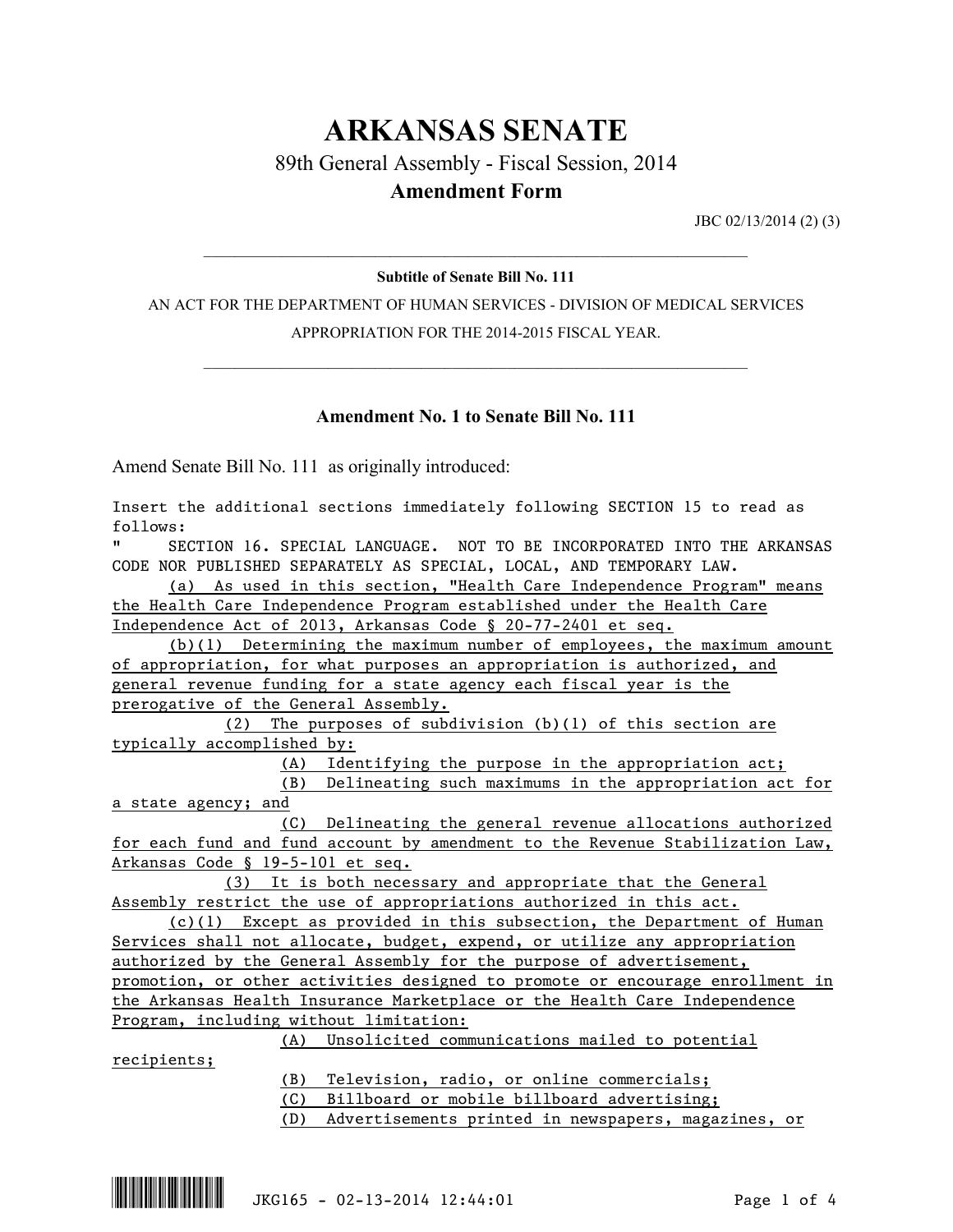other print media; and

(E) Internet websites and electronic media.

(2) This subsection does not prohibit the department from:

(A) Direct communications with:

(i) Licensed insurance agents; and

(ii) Persons licensed by the department;

(B) Solicited communications with potential recipients;

(C)(i) Responding to an inquiry regarding the coverage for which a potential recipient might be eligible, including without limitation providing educational materials or information regarding any coverage for which the individual might qualify.

(ii) Educational materials and information distributed under subdivision (c)(2)(C)(i) of this section shall contain only factual information and shall not contain subjective statements regarding the coverage for which the potential recipient might be eligible; and

(D) Using an Internet website for the exclusive purpose of enrolling individuals in the Arkansas Health Insurance Marketplace or the Health Care Independence Program.

(d) The Department of Human Services shall not apply for or accept any funds, including without limitation federal funds, for the purpose of advertisement, promotion, or other activities designed to promote or encourage enrollment in the Arkansas Health Insurance Marketplace or the Health Care Independence Program.

(e)(1) Except as provided in subdivision (e)(2) of this section, the Department of Human Services shall not:

(A)(i) Except as provided in subdivision (e)(1)(A)(ii) of this section, allocate, budget, expend, or utilize an appropriation authorized by the General Assembly for the purpose of funding activities of navigators, guides, certified application counselors, and certified licensed producers under the Arkansas Health Insurance Marketplace Navigator, Guide, and Certified Application Counselors Act, Arkansas Code § 23-64-601 et seq.

(ii) Subdivision (e)(1)(A)(i) of this section does not apply to regulatory and training responsibilities related to navigators, guides, certified application counselors, and certified licensed producers; and

(B) Apply for or accept any funds, including without limitation federal funds, for the purpose of funding activities of navigators, guides, certified application counselors, and certified licensed producers under the Arkansas Health Insurance Marketplace Navigator, Guide, and Certified Application Counselors Act, Arkansas Code § 23-64-601 et seq.

(2) Subdivision (e)(1) of this section does not apply to certified application counselors at health related institutions, including without limitation the University of Arkansas for Medical Sciences.

(f) An appropriation authorized by the General Assembly shall not be subject to the provisions allowed through reallocation of resources or transfer of appropriation authority for the purpose of transferring an appropriation to any other appropriation authorized for the Department of Human Services to be allocated, budgeted, expended, or utilized in a manner prohibited by this section.

(g) The provisions of this section are severable, and the invalidity of any subsection or subdivision of this section shall not affect other provisions of the section that can be given effect without the invalid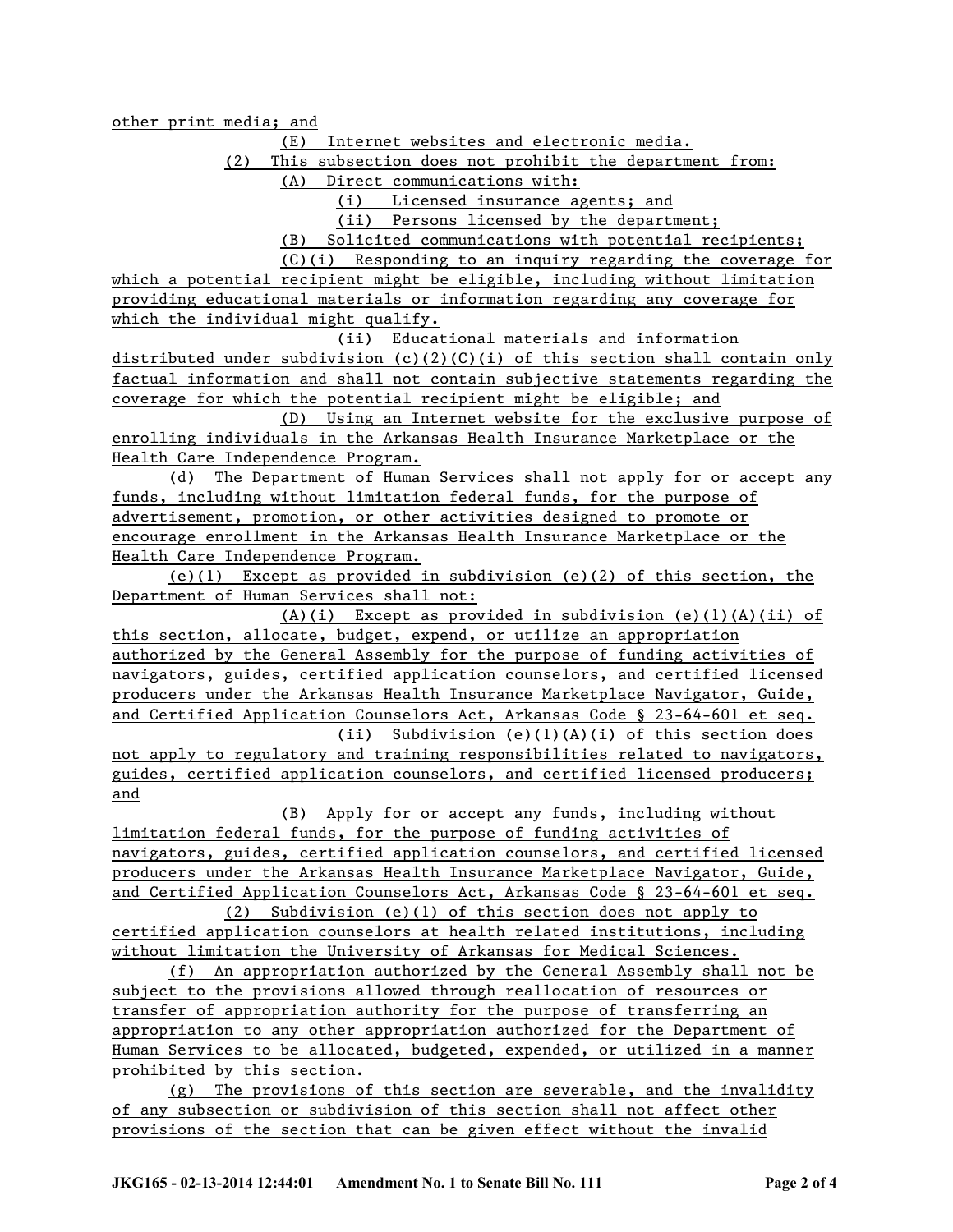provision.

(h) This section expires on June 30, 2015.

SECTION 17. SPECIAL LANGUAGE. NOT TO BE INCORPORATED INTO THE ARKANSAS CODE NOR PUBLISHED SEPARATELY AS SPECIAL, LOCAL, AND TEMPORARY LAW.

(a) As used in this section, "Health Care Independence Program" means the Health Care Independence Program established under the Health Care Independence Act of 2013, Arkansas Code § 20-77-2401 et seq.

(b)(1) Determining the maximum number of employees, the maximum amount of appropriation, for what purposes an appropriation is authorized, and general revenue funding for a state agency each fiscal year is the prerogative of the General Assembly.

(2) The purposes of subdivision (b)(1) of this section are typically accomplished by:

(A) Identifying the purpose in the appropriation act;

(B) Delineating such maximums in the appropriation act for a state agency; and

(C) Delineating the general revenue allocations authorized for each fund and fund account by amendment to the Revenue Stabilization Law, Arkansas Code § 19-5-101 et seq.

(3) It is both necessary and appropriate that the General Assembly restrict the use of appropriations authorized in this act.

(c)(1) The Department of Human Services shall submit and seek approval of a state plan amendment or waiver, or both, for the following revisions to the Health Care Independence Program to be effective no later than February 1, 2015:

(A) Approval of a limited state-designed nonemergency transportation benefit for persons covered under the Health Care Independence Program;

(B) Approval of a model to allow non-aged, nondisabled persons eligible to participate in the Health Care Independence Program to enroll in a program that will create and utilize independence accounts that operate similarly to a health savings account or medical savings account; and (C) That cost sharing under the Health Care Independence Program shall apply to beneficiaries with incomes above fifty percent (50%)

of the federal poverty level.

(2) The Department of Human Services shall:

(A) Submit drafts of state plan amendments or waivers required under subdivision (c)(1) of this section for public comment by August 1, 2014; and

(B) File the required state plan amendments or waivers with the United States Department of Health and Human Services by September 15, 2014.

(d)(1) Except as provided in subdivision (d)(2) of this section, if the Department of Human Services is unable to secure the approvals requested under subsection (c) of this section, then effective for dates of service on and after February 1, 2015, the Department of Human Services shall not allocate, budget, expend, or utilize appropriations under this act for the participation of persons in the Health Care Independence Program.

(2) Subdivision (d)(1) of this section does not prohibit the payment of expenses incurred before February 1, 2015, by persons participating in the Health Care Independence Program who were determined to